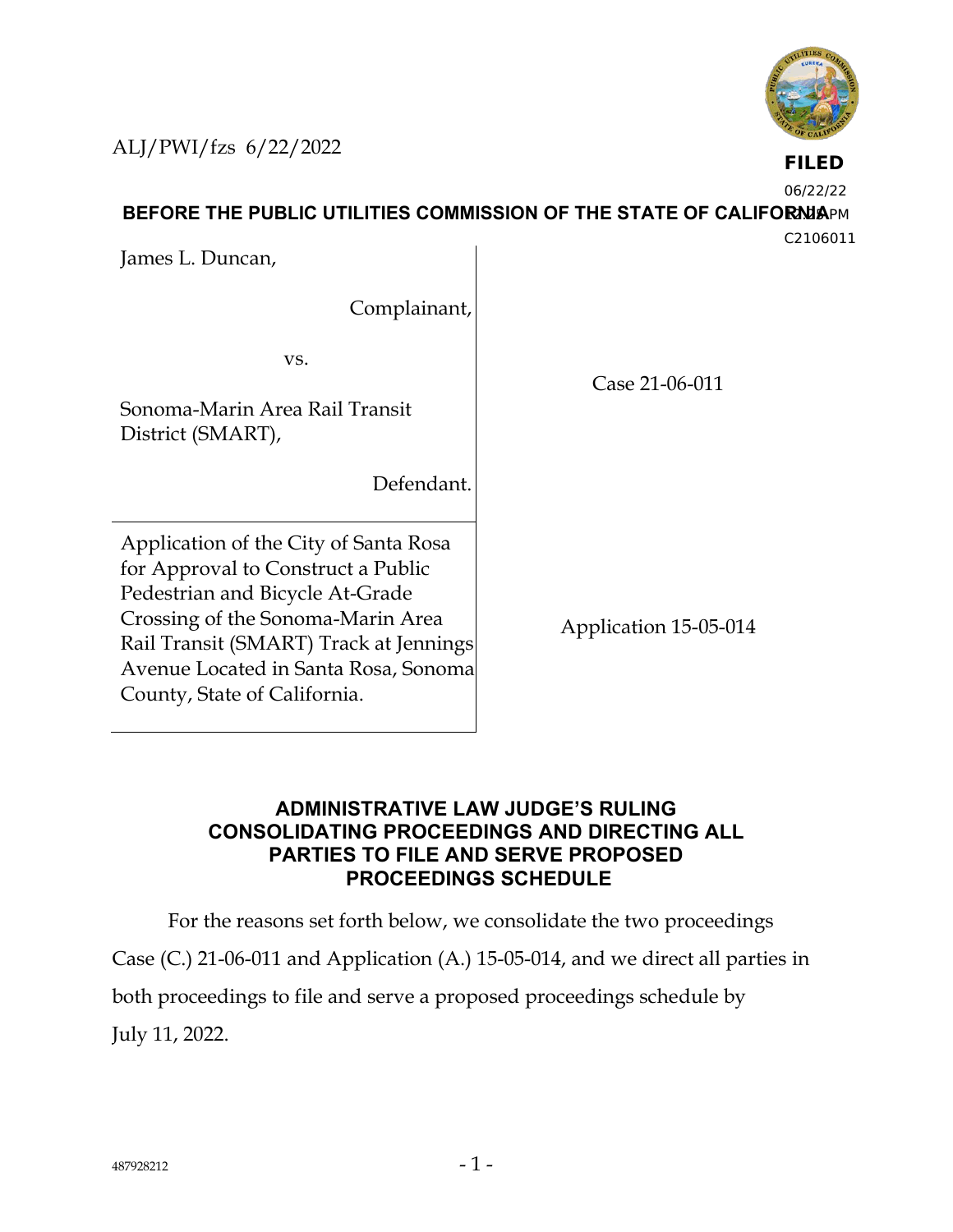### **1. Consolidation of A.15-05-014 and C.21-06-011 Is Appropriate to Jointly Address Related Questions of Law and Fact and to Promote Efficiency**

Under Rule 7.4 of the Commission's Rules of Practice and Procedure, proceedings involving related questions of law or fact may be consolidated. Consolidation promotes efficiency, minimizes conflicts in schedule, and promotes a more timely resolution of related proceedings.<sup>1</sup>

In A.15-05-014, the City of Santa Rosa (City) filed an application for Commission approval for an at-grade crossing of the rail tracks of Sonoma-Marin Area Rail Transit (SMART) at Jennings Avenue in Santa Rosa. In Decision (D.) 16-09-002 in that proceeding, the Commission approved the application for a three-year period, with the conclusion that the City had convincingly shown that it had eliminated all potential safety hazards. <sup>2</sup> In D.19-10-002, the Commission extended the authorization for an at-grade crossing at Jennings Avenue to September 20, 2021. In D.21-10-003, the Commission again extended the authorization for an at-grade crossing to September 20, 2023. On January 24, 2022, the Commission's Rail Safety Division filed a Petition for Modification (PFM) of D.16-09-002, asserting that new evidence reflects that an at-grade crossing at Jennings Avenue presents an unreasonable risk of harm to the public and should not be opened.<sup>3</sup>

In C.21-06-011, Complainant Duncan (Duncan) alleges that SMART has violated the California Constitution and California statutes, including Public

<sup>1</sup> D.19-09-051 at 6.

<sup>2</sup> D.16-09-002 Conclusion of Law 11.

<sup>3</sup> PFM at 3, 8-9.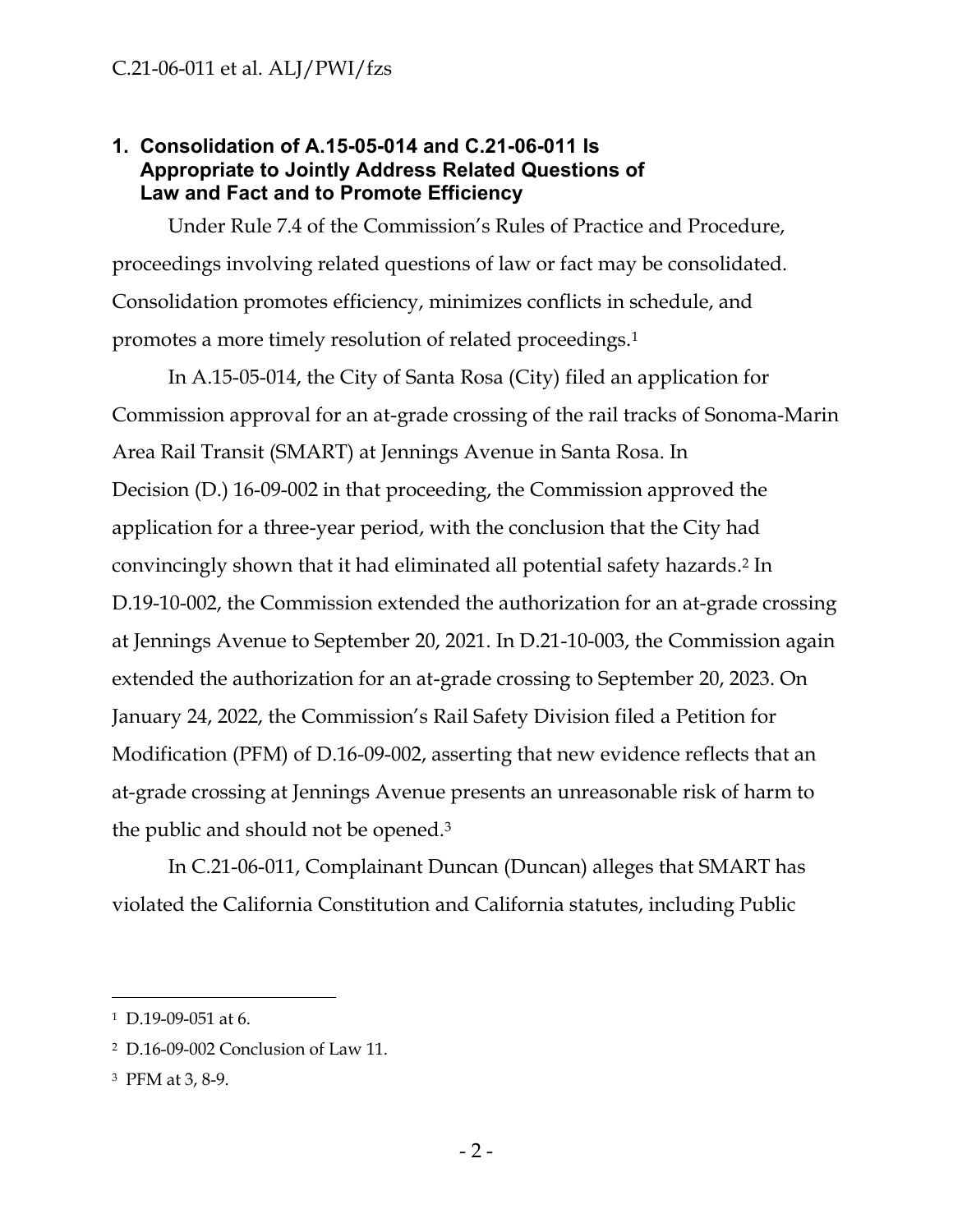#### C.21-06-011 et al. ALJ/PWI/fzs

Utilities (Pub. Util.) Code Section 702, <sup>4</sup> and has disregarded and acted to oppose the Commission's decisions in A.15-05-014 by claiming that the Jennings Avenue at-grade crossing is unsafe. <sup>5</sup> The Complaint includes allegations that members of SMART's Board expressed their support for SMART's management and staff's position that SMART can supersede the Commission's decision,<sup>6</sup> SMART informed the Commission and the assigned Administrative Law Judge that it would never agree to the construction of the Jennings Avenue crossing,<sup>7</sup> SMART's general manager indicated that SMART could override D.16-09-002 and substitute its decision regarding the safety of the Jennings Avenue crossing for that of the Commission,<sup>8</sup> and SMART notified the City that the at-grade crossing will not be allowed over SMART's property.<sup>9</sup> The Complaint's specific references to D.16-09-002 reflect the extent to which the two proceedings relate to each other. Further, both proceedings raise a common issue regarding the safety of the at-grade crossing at Jennings Avenue, including the deference to be given to the Commission's findings regarding safety in A.15-05-014.

Consolidation of the two proceedings will also promote efficiency. Maintaining separate proceedings may result in the duplication of work by the parties and the Commission. Consolidation will also allow the Commission to

<sup>4</sup> Pub. Util. Code Section 702 provides: "Every public utility shall obey and comply with every order, decision, direction, or rule made or prescribed by the commission in the matters specified in this part, or any other matter in any way relating to or affecting its business as a public utility, and shall do everything necessary or proper to secure compliance therewith by all of its officers, agents, and employees."

<sup>5</sup> Complaint at 5, 43.

<sup>6</sup> Complaint at 6.

<sup>7</sup> Complaint at 9, 15.

<sup>8</sup> Complaint at 27.

<sup>9</sup> Complaint at 30.